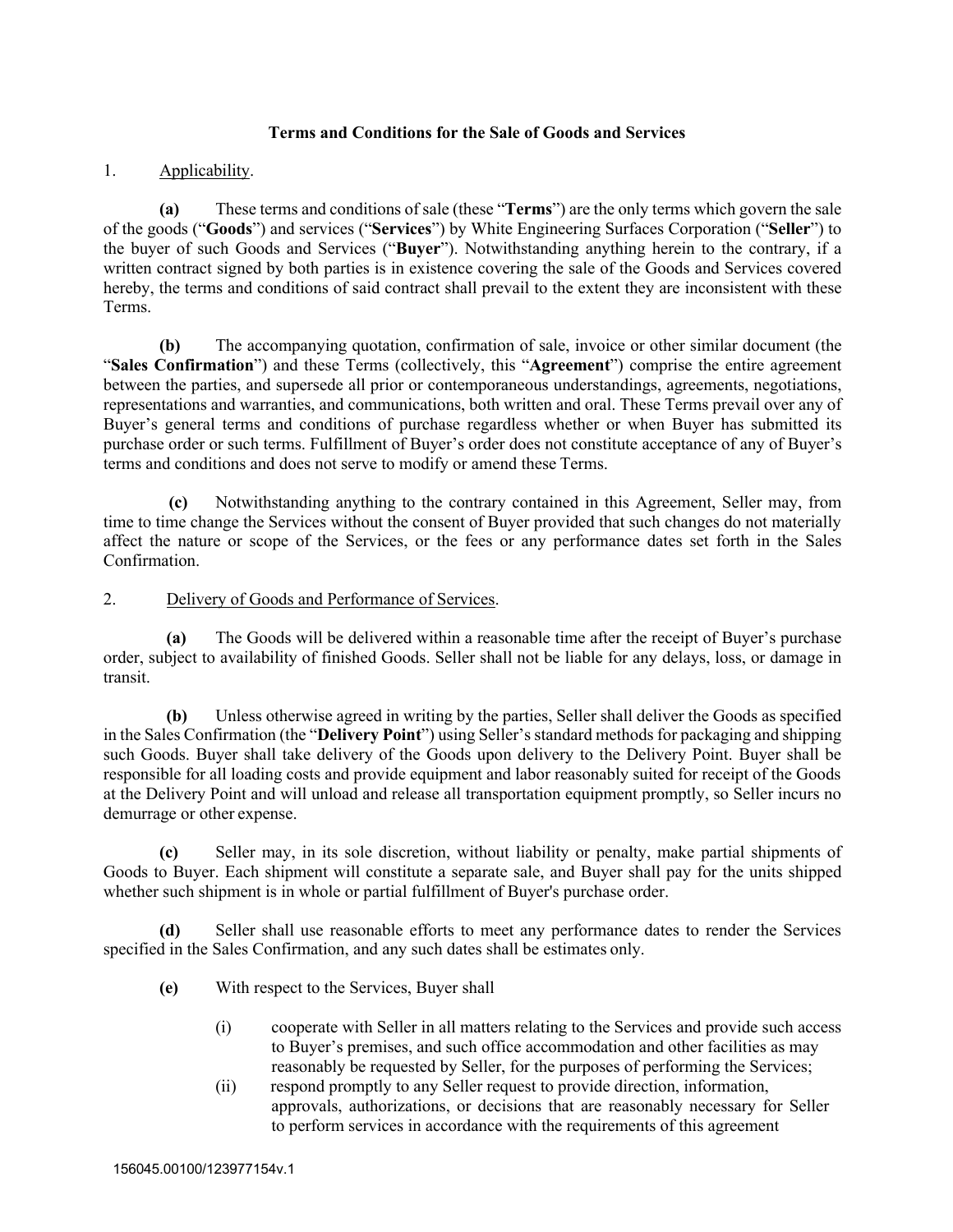- (iii) provide such customer materials or information as Seller may request to carry out the Services in a timely manner and ensure that such customer materials or information are complete and accurate in all material respects; and
- (iv) obtain and maintain all necessary licenses and consents and comply with all applicable laws in relation to the Services before the date on which the Services are to start.

3. Quantity. If Seller delivers to Buyer a quantity of Goods of up to 10% more or less than the quantity set forth in the Sales Confirmation, Buyer shall not be entitled to object to or reject the Goods or any portion of them by reason of the surplus or shortfall and shall pay for such Goods the price set forth in the Sales Confirmation adjusted pro rata.

4. Shipping Terms. Seller shall make delivery in accordance with the terms of the Sales Confirmation.

5. Title and Risk of Loss. Title and risk of loss passes to Buyer upon delivery of the Goods at the Delivery Point. As collateral security for the payment of the purchase price of the Goods, Buyer hereby grants to Seller a lien on and security interest in and to all of the right, title, and interest of Buyer in, to and under the Goods, wherever located, and whether now existing or hereafter arising or acquired from time to time, and in all accessions thereto and replacements or modifications thereof, as well as all proceeds (including insurance proceeds) of the foregoing. The security interest granted under this provision constitutes a purchase money security interest under the Pennsylvania Uniform Commercial Code.

6. Buyer's Acts or Omissions. If Seller's performance of its obligations under this Agreement is prevented or delayed by any act or omission of Buyer or its agents, subcontractors, consultants, or employees, Seller shall not be deemed in breach of its obligations under this Agreement or otherwise liable for any costs, charges, or losses sustained or incurred by Buyer, in each case, to the extent arising directly or indirectly from such prevention or delay.

## 7. Inspection and Rejection of Nonconforming Goods.

**(a)** Buyer shall inspect the Goods within two (2) days of receipt ("**Inspection Period**"). Buyer will be deemed to have accepted the Goods unless it notifies Seller in writing of any Nonconforming Goods during the Inspection Period and furnishes such written evidence or other documentation as required by Seller. "**Nonconforming Goods**" means only the following:

- (i) product shipped is different than identified in Buyer's purchase order; or
- (ii) product's label or packaging incorrectly identifies its contents.

**(b)** If Buyer timely notifies Seller of any Nonconforming Goods, Seller shall, in its sole discretion,

(i) replace such Nonconforming Goods with conforming Goods, or

(ii) credit or refund the Price for such Nonconforming Goods, together with any reasonable shipping and handling expenses incurred by Buyer in connection therewith. Buyer shall ship, at its expense and risk of loss, the Nonconforming Goods to Seller's facility. If Seller exercises its option to replace Nonconforming Goods, Seller shall, after receiving Buyer's shipment of Nonconforming Goods, ship to Buyer, at Buyer's expense and risk of loss, the replaced Goods to the Delivery Point.

**(c)** Buyer acknowledges and agrees that the remedies set forth in Section 7(b) are Buyer's exclusive remedies for the delivery of Nonconforming Goods. Except as provided under Section 7(b), all sales of Goods to Buyer are made on a one-way basis and Buyer has no right to return Goods purchased under this Agreement to Seller.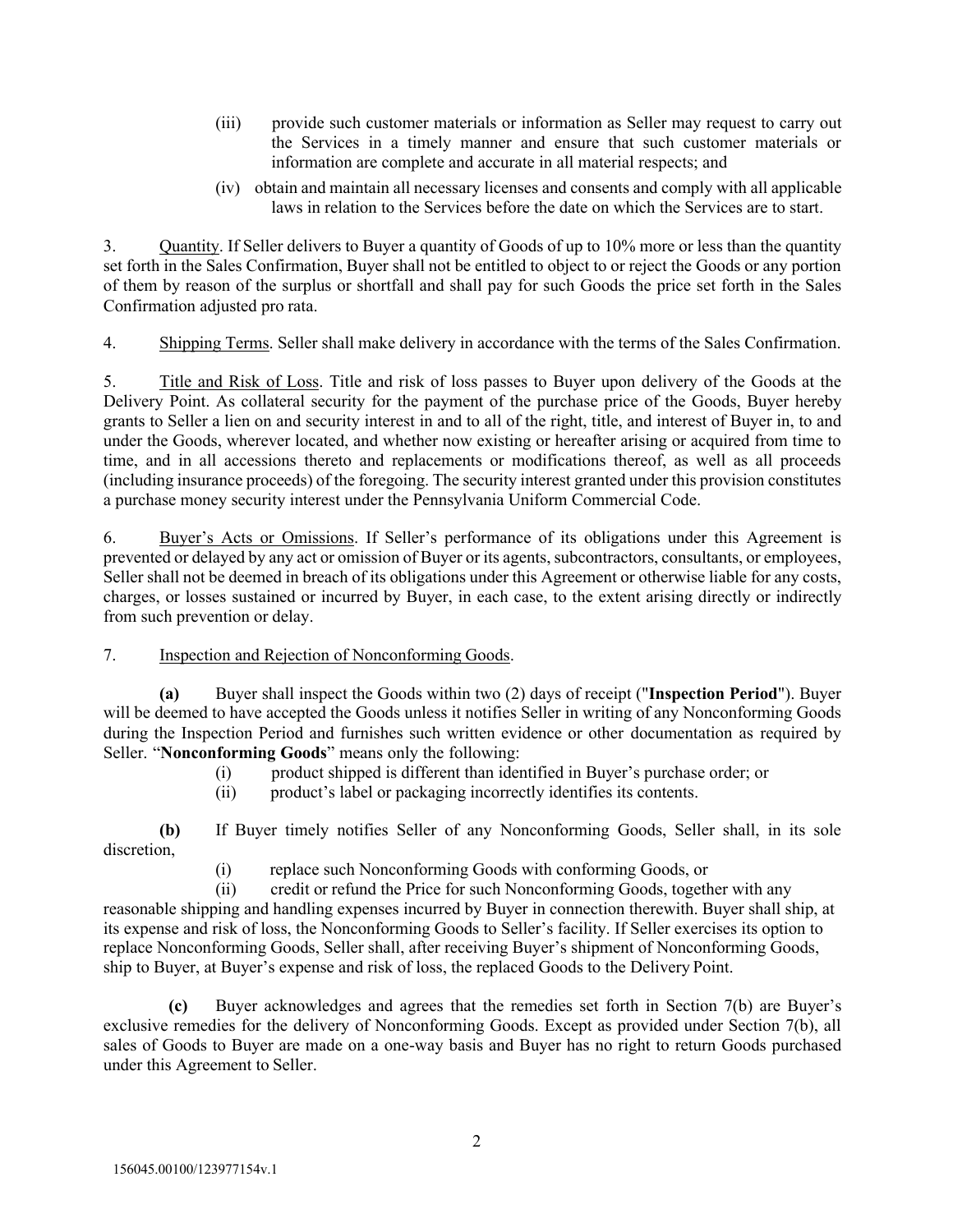## 8. Price.

**(a)** Buyer shall purchase the Goods and Services from Seller at the prices (the "**Prices**") set forth in Seller's published price list in force as of the date that Seller accepts Buyer's purchase order. If the Prices should be increased by Seller before delivery of the Goods to a carrier for shipment to Buyer, then these Terms shall be construed as if the increased prices were originally inserted herein, and Buyer shall be billed by Seller on the basis of such increased prices.

**(b)** Buyer agrees to reimburse Seller for all reasonable travel and out-of-pocket expenses incurred by Seller in connection with the performance of the Services.

**(c)** All Prices are exclusive of all sales, use, and excise taxes, and any other similar taxes, duties, and charges of any kind imposed by any Governmental Authority on any amounts payable by Buyer. Buyer shall be responsible for all such charges, costs and taxes; provided, that, Buyer shall not be responsible for any taxes imposed on, or with respect to, Seller's income, revenues, gross receipts, personal or real property, or other assets.

# 9. Payment Terms.

**(a)** Buyer shall pay all invoiced amounts due to Seller within thirty (30) days from the date of Seller's invoice. Buyer shall make all payments hereunder by wire transfer or check and in US dollars. All payments made via credit card will be subject to a 3.0% convenience fee.

**(b)** Buyer shall pay interest on all late payments at the lesser of the rate of 1.5% per month or the highest rate permissible under applicable law, calculated daily and compounded monthly. Buyer shall reimburse Seller for all costs incurred in collecting any late payments, including, without limitation, attorneys' fees. In addition to all other remedies available under these Terms or at law (which Seller does not waive by the exercise of any rights hereunder), Seller shall be entitled to suspend the delivery of any Goods or performance of any Services if Buyer fails to pay any amounts when due hereunder.

**(c)** Buyer shall not withhold payment of any amounts due and payable by reason of any set-off of any claim or dispute with Seller, whether relating to Seller's breach, bankruptcy or otherwise.

## 10. Limited Warranty.

## **(a) SELER MAKES NO WARRANTY WHATSOEVER WITH RESPECT TO THE GOODS OR SERVICES, INCLUDING ANY (a) WARRANTY OF MERCHANTABILITY; (b) WARRANTY OF FITNESS FOR A PARTICULAR PURPOSE; (c) WARRANTY OF TITLE; OR (d) WARRANTY AGAINST INFRINGEMENT OF INTELLECTUAL PROPERTY RIGHTS OF A THIRD PARTY; WHETHER EXPRESS OR IMPLIED BY LAW, COURSE OF DEALING, COURSE OF PERFORMANCE, USAGE OF TRADE, OR OTHERWISE.**

**(b)** Products manufactured by a third party ("**Third Party Product**") may constitute, contain, be contained in, incorporated into, attached to or packaged together with, the Goods. For the avoidance of doubt, **SELLER MAKES NO REPRESENTATIONS OR WARRANTIES WITH RESPECT TO ANY THIRD-PARTY PRODUCT, INCLUDING ANY (a) WARRANTY OF MERCHANTABILITY; (b) WARRANTY OF FITNESS FOR A**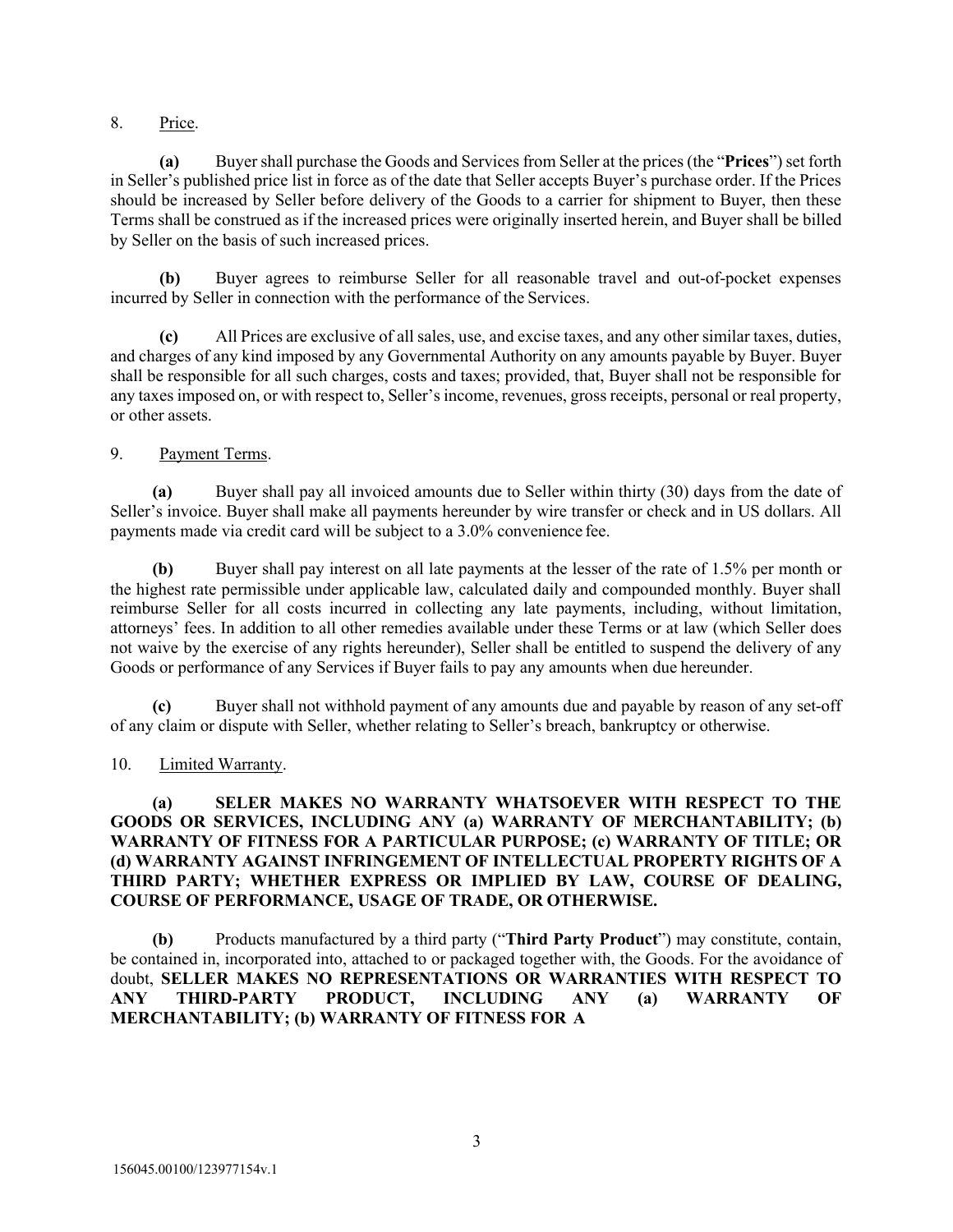**PARTICULAR PURPOSE; (c) WARRANTY OF TITLE; OR (d) WARRANTY AGAINST INFRINGEMENT OF INTELLECTUAL PROPERTY RIGHTS OF A THIRD PARTY; WHETHER EXPRESS OR IMPLIED BY LAW, COURSE OF DEALING, COURSE OF PERFORMANCE, USAGE OF TRADE, OR OTHERWISE.**

#### 11. Limitation of Liability.

**(a) IN NO EVENT SHALL SELLER BE LIABLE TO BUYER OR ANY THIRD PARTY FOR ANY LOSS OF USE, REVENUE OR PROFIT OR LOSS OF DATA OR DIMINUTION IN VALUE, OR FOR ANY CONSEQUENTIAL, INDIRECT, INCIDENTAL, SPECIAL, EXEMPLARY, OR PUNITIVE DAMAGES WHETHER ARISING OUT OF BREACH OF CONTRACT, TORT (INCLUDING NEGLIGENCE), OR OTHERWISE, REGARDLESS OF WHETHER SUCH DAMAGES WERE FORESEEABLE AND WHETHER OR NOT SELLER HAS BEEN ADVISED OF THE POSSIBILITY OF SUCH DAMAGES, AND NOTWITHSTANDING THE FAILURE OF ANY AGREED OR OTHER REMEDY OF ITS ESSENTIAL PURPOSE.**

## **(b) IN NO EVENT SHALL SELLER'S AGGREGATE LIABILITY ARISING OUT OF OR RELATED TO THIS AGREEMENT, WHETHER ARISING OUT OF OR RELATED TO BREACH OF CONTRACT, TORT (INCLUDING NEGLIGENCE), OR OTHERWISE, EXCEED THE TOTAL OF THE AMOUNTS PAID TO SELLER FOR THE GOODS AND SERVICES SOLD HEREUNDER.**

**(c)** The limitation of liability set forth in Section 11(b) shall not apply to (i) liability resulting from Seller's gross negligence or willful misconduct and (ii) death or bodily injury resulting from Seller's acts or omissions.

12. Compliance with Law. Buyer shall comply with all applicable laws, regulations, and ordinances. Buyer shall maintain in effect all the licenses, permissions, authorizations, consents, and permits that it needs to carry out its obligations under this Agreement.

13. Termination. In addition to any remedies that may be provided under these Terms, Seller may terminate this Agreement with immediate effect upon written notice to Buyer, if Buyer: (a) fails to pay any amount when due under this Agreement; (b) has not otherwise performed or complied with any of these Terms, in whole or in part; or (c) becomes insolvent, files a petition for bankruptcy or commences or has commenced against it proceedings relating to bankruptcy, receivership, reorganization, or assignment for the benefit of creditors.

14. Waiver. No waiver by Seller of any of the provisions of this Agreement is effective unless explicitly set forth in writing and signed by Seller. No failure to exercise, or delay in exercising, any right, remedy, power or privilege arising from this Agreement operates, or may be construed, as a waiver thereof. No single or partial exercise of any right, remedy, power or privilege hereunder precludes any other or further exercise thereof or the exercise of any other right, remedy, power, or privilege.

15. Confidential Information. All non-public, confidential or proprietary information of Seller, including but not limited to, specifications, samples, patterns, designs, plans, drawings, documents, data, business operations, customer lists, pricing, discounts, or rebates, disclosed by Seller to Buyer, whether disclosed orally or disclosed or accessed in written, electronic or other form or media, and whether or not marked, designated, or otherwise identified as "confidential" in connection with this Agreement is confidential, solely for the use of performing this Agreement and may not be disclosed or copied unless authorized in advance by Seller in writing. Upon Seller's request, Buyer shall promptly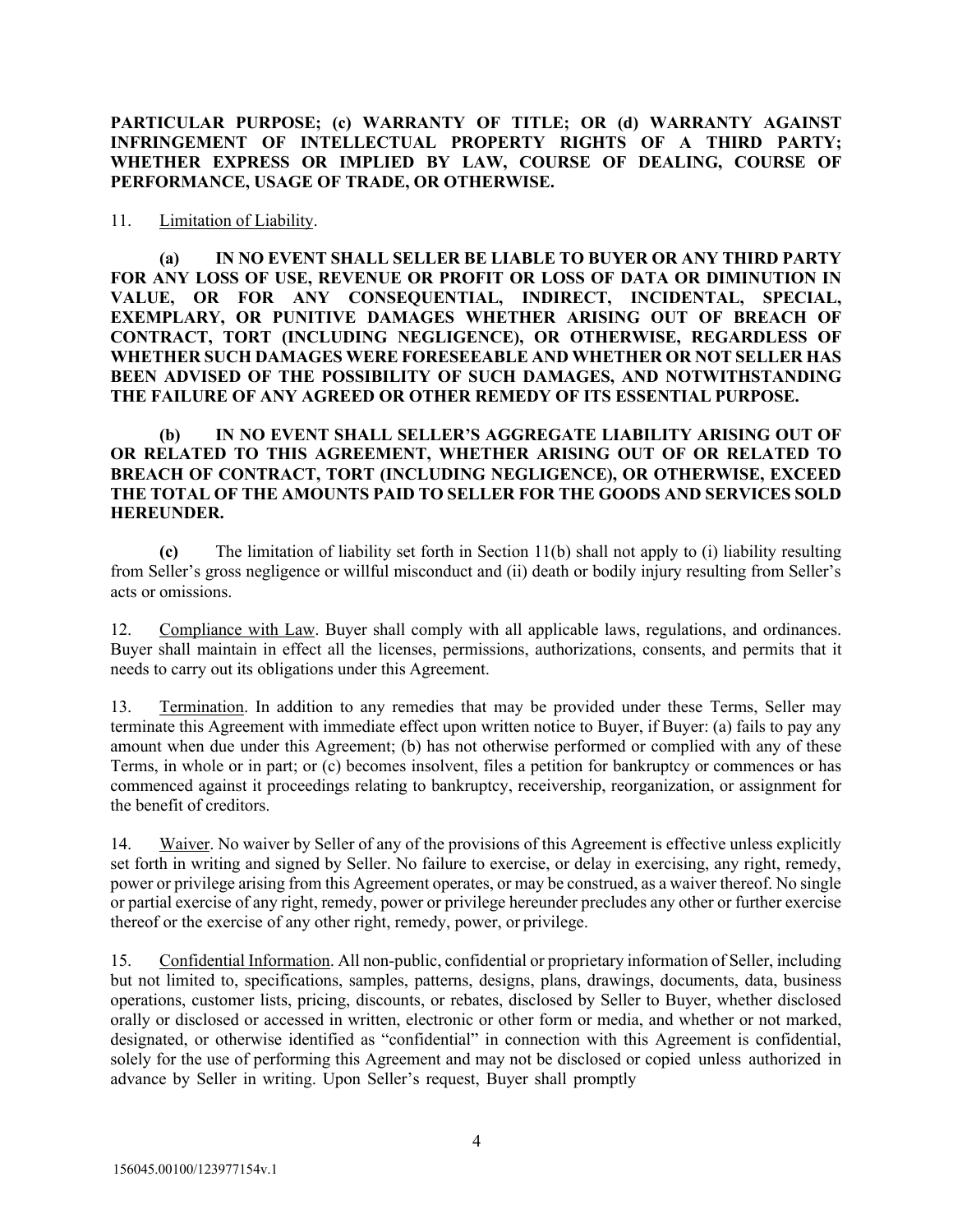return all documents and other materials received from Seller. Seller shall be entitled to injunctive relief for any violation of this Section. This Section does not apply to information that is:

- (a) in the public domain;
- (b) known to Buyer at the time of disclosure; or
- (c) rightfully obtained by Buyer on a non- confidential basis from a third party.

16. Force Majeure. No party shall be liable or responsible to the other party, nor be deemed to have defaulted under or breached this Agreement, for any failure or delay in fulfilling or performing any term of this Agreement (except for any obligations of Buyer to make payments to Seller hereunder), when and to the extent such failure or delay is caused by or results from acts beyond the impacted party's ("**Impacted Party**") control, including, without limitation, the following force majeure events ("**Force Majeure Event(s)**"): (a) acts of God; (b) flood, fire, earthquake, epidemic, pandemic, natural disaster or explosion; (c) war, invasion, hostilities (whether war is declared or not), terrorist threats or acts, riot or other civil unrest; (d) government order, law, or actions; (e) embargoes or blockades in effect on or after the date of this Agreement; (f) national or regional emergency; (g) strikes, labor stoppages or slowdowns, or other industrial disturbances; (h) shortage of adequate power or transportation facilities; and (i) other similar events beyond the control of the Impacted Party. The Impacted Party shall give notice within thirty (30) days of the Force Majeure Event to the other party, stating the period of time the occurrence is expected to continue. The Impacted Party shall use diligent efforts to end the failure or delay and ensure the effects of such Force Majeure Event are minimized. The Impacted Party shall resume the performance of its obligations as soon as reasonably practicable after the removal of the cause. In the event that the Impacted Party's failure or delay remains uncured for a period of ninety (90) consecutive days following written notice given by it under this Section 16, either party may thereafter terminate this Agreement upon written notice.

17. Assignment. Buyer shall not assign any of its rights or delegate any of its obligations under this Agreement without the prior written consent of Seller. Any purported assignment or delegation in violation of this Section is null and void. No assignment or delegation relieves Buyer of any of its obligations under this Agreement.

18. Relationship of the Parties. The relationship between the parties is that of independent contractors. Nothing contained in this Agreement shall be construed as creating any agency, partnership, joint venture or other form of joint enterprise, employment or fiduciary relationship between the parties, and neither party shall have authority to contract for or bind the other party in any mannerwhatsoever.

19. No Third-Party Beneficiaries. This Agreement is for the sole benefit of the parties hereto and their respective successors and permitted assigns and nothing herein, express or implied, is intended to or shall confer upon any other person or entity any legal or equitable right, benefit, or remedy of any nature whatsoever under or by reason of these Terms.

20. Governing Law. All matters arising out of or relating to this Agreement are governed by and construed in accordance with the internal laws of the Commonwealth of Pennsylvania without giving effect to any choice or conflict of law provision or rule (whether of the Commonwealth of Pennsylvania or any other jurisdiction) that would cause the application of the laws of any jurisdiction other than those of the Commonwealth of Pennsylvania.

21. Submission to Jurisdiction. Any legal suit, action, or proceeding arising out of or relating to this Agreement shall be instituted in the federal courts of the United States of America or the courts of the Commonwealth of Pennsylvania in each case located in the City of Philadelphia and County of Philadelphia, and each party irrevocably submits to the exclusive jurisdiction of such courts in any such suit, action, or proceeding.